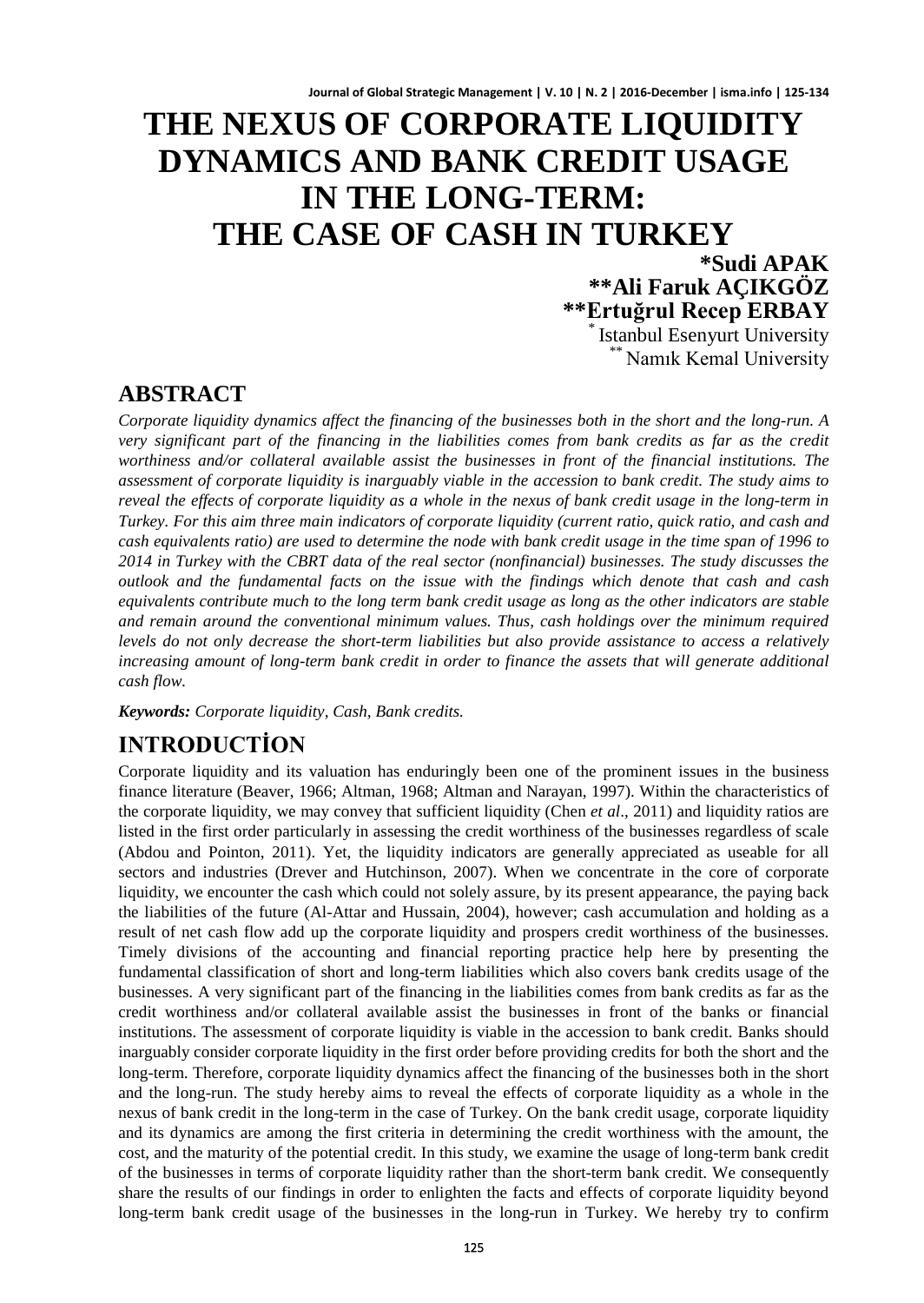whether liquidity which has a short-term aspect in nature could bear long-run effects. In order to realize this objective, we evaluate current ratio, quick ratio, and cash and cash equivalents ratio in terms of generally accepted minimum ideal levels and we want to reveal how those indicators affect the bank credit usage in the long-run.

## **METHODOLOGY**

As the methodology in order to disclose the effects of corporate liquidity in the nexus of bank credit uses the long-term data of the real (nonfinancial) sector of Turkey, three main indicators of corporate liquidity (current ratio, quick ratio, and cash and cash equivalents ratio) and long-term vs short-term bank credit data are used to define the node with bank credit usage in the time span of 1996 to 2014. We owe and appreciate for the raw data of the study to the CBRT (the Central Bank of the Republic of Turkey). CBRT declares every year the nonfinancial sectoral data consisting of various types businesses operating in Turkey. For the time span of 19 years and in the series of past three years financial table aggregate totals and ratios, we ruminate on the randomly selected research data which consists of the values of 51 observations of 152,348 firms for which the average of 8,018 firms in each year along the time span. We thereafter consider and discuss the outlook of the findings along with our calculations on the data set in contemporary data processor software and with the related literature alleging the appraised variables with their long-term differences, minimums, maximums, and averages in calculated or conventional (ratios) levels, changes and percentages. The ratios and financial terms of the study are given below in the nomenclature of the study:

#### **Nomenclature of the study**

|            |                                | C&CER Cash and Cash Equivalents Ratio (conventional minimum is $(0.20)$ as a percentage of STL) |
|------------|--------------------------------|-------------------------------------------------------------------------------------------------|
| <b>CR</b>  | <b>Current Ratio</b>           | (generally accepted interval is $(1.5-2.0)$ , conventional minimum is                           |
| (1.5)      |                                |                                                                                                 |
| <b>OR</b>  | <b>Ouick Ratio</b>             | (conventional minimum is $(1.0)$ )                                                              |
|            | LTBC Long Term Bank Credits    |                                                                                                 |
| STBC -     | <b>Short Term Bank Credits</b> |                                                                                                 |
| <b>STL</b> | <b>Short Term Liabilities</b>  |                                                                                                 |
| TA         | <b>Total Assets</b>            |                                                                                                 |
| <b>TBC</b> | <b>Total Bank Credits</b>      |                                                                                                 |

STL is the famous denominator of the corporate liquidity, we therefore held the data used in the study as a percentage of STL. The study also uses data of CBRT's methodology, which adds short-term instalments of the long-term bank credit into short-term bank credits, for the formulas of corporate bank credit used.

## **FINDINGS AND DISCUSSIONS**

Liquidity indicators (namely; current ratio, quick ratio, cash and cash equivalents ratio, and net working capital level) demonstrate the competence of corporate liquidity on short-term liabilities. Firms will indeed realize their obligations in the circumstances of good financial state or availability and generation of appropriate cash level, liquidity, and easy access to finance (Coyle, 2000a; Coyle, 2000b; Sohn and Kim, 2013) both in the short and the long run. It naturally depends on not exceeding the affordable levels of short-term liabilities. Conversely, unsteady liquidity can be a result of higher dues in the short-term (Min and Lee, 2008). Bank credit, other than being an alternative or choice of financing up to a limit, could be a way out in case of liquidity obstacles. There it may be a risk for smaller firms to become bank dependent especially in the conditions of credit fluctuations (Gorton and He, 2008) or they may encounter extra difficulties to use bank credits in recessive economic circumstances (Chakravarty and Yilmazer, 2009). Financial difficulties may lead smaller firms to more trade credit, as a supplement to bank credit (Psillaki and Eleftheriou, 2015), or instead of bank credit (Chong and Yi, 2011; Gupta et al., 2014) or go on with a solid total debt (D'Mello and Farhat, 2008). In case that the business has liquidity problems or a risky profile, banks may still help by credits if they see these problems as temporary (Behr and Güttler, 2007). But, they will barely be voluntary to revolve such relief for riskier firms. Moreover, relatively minimum liquidity levels can be seen as the firm becomes loftier (Ponikvar *et al.*, 2009). Higher cash holdings of a firm depend on potential opportunities and risks, in opposition less cash would be enough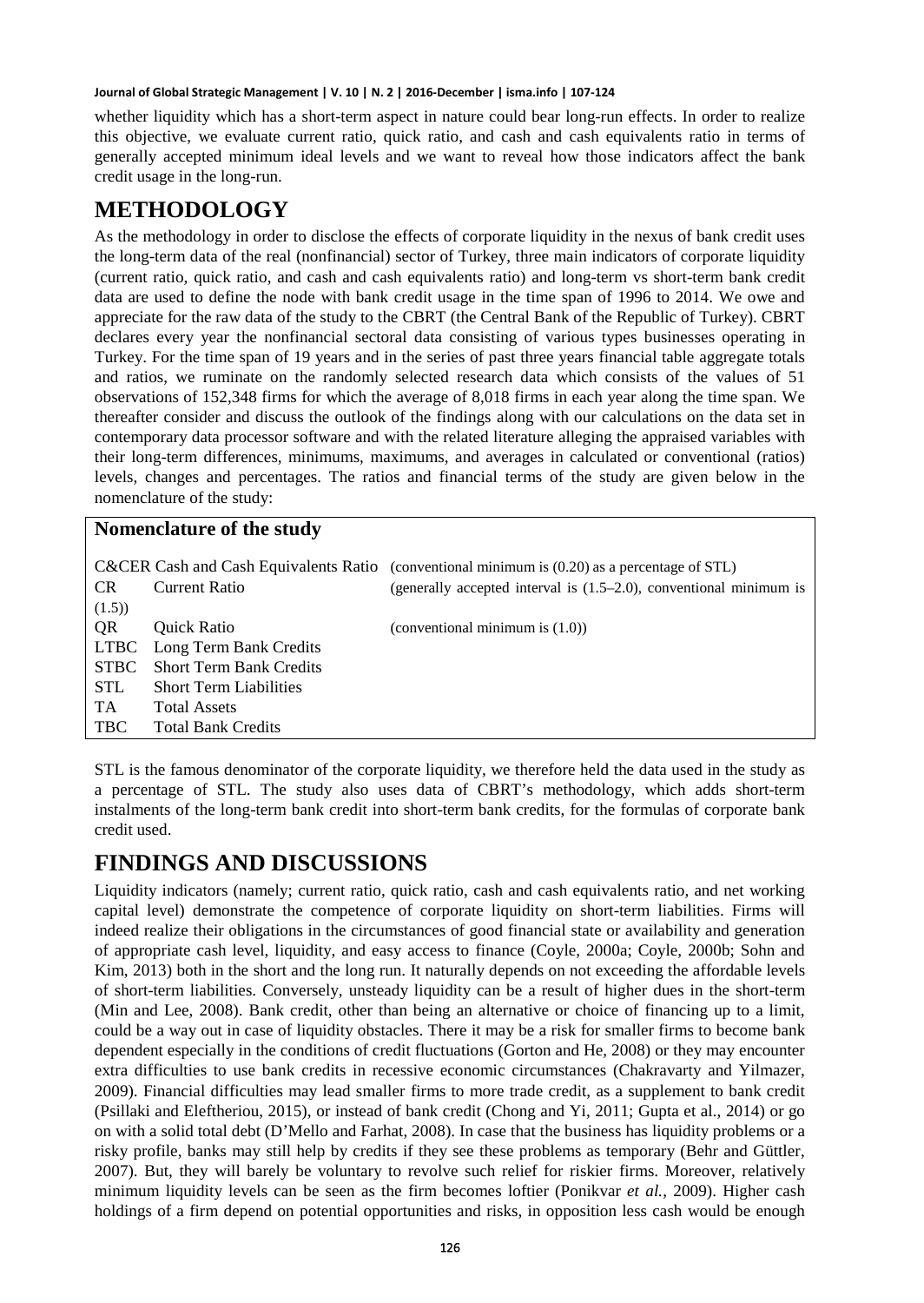when they become bigger in scale and have easy access to credit (Opler *et al.*, 1999) with competent collateral reducing the costs of bank credit financing (Booth and Booth, 2006) and/or gain creditability.

|                                          | Turkey in the long-run      |               |
|------------------------------------------|-----------------------------|---------------|
| Indicator                                | Level $(\%)$ or $\%$ Change | $1996 - 2014$ |
| TA                                       | % Change                    | 14,671.20     |
| <b>STL</b>                               | % Change                    | 10,687.37     |
| STL/TA                                   | Average %                   | 41.38         |
| CR conventional $(1.50 – 2.0)$           | Average                     | 1.31          |
|                                          | Min                         | 1.13          |
|                                          | Max                         | 1.45          |
| <b>QR</b> conventional $(1.00 +)$        | Average                     | 0.93          |
|                                          | Min                         | 0.82          |
|                                          | $*$ Max                     | 1.03          |
| <b>C&amp;CER</b> conventional $(0.20 +)$ | *Average                    | 0.21          |
|                                          | Min                         | 0.13          |
|                                          | $*$ Max                     | 0.30          |
| <b>TBC/STBC</b>                          | *Average                    | 2.03          |
| TBC / TA                                 | Average %                   | 23.08         |
| LTBC / TA                                | Average %                   | 11.58         |
| STBC/TA                                  | Average %                   | 11.51         |
| TBC / STL                                | Average %                   | 55.97         |
| LTBC / STL                               | Average %                   | 28.38         |
| STBC / STL                               | Average %                   | 27.60         |

#### **Table 1. The facts of the corporate liquidity and the bank credits in Turkey in the long-run**

**\***Denotes acceptable performances according to the conventionally required minimums.

Source: CBRT, the calculations of the authors, and Acikgoz *et al*. (2016).

Table 1 demonstrates the facts of corporate liquidity and the bank credits through the selected liquidity indicators and short and long-term bank credit usage of the businesses in the long-run in Turkey. Corporate liquidity assessments in the long-run reveal that only C&CER is within the conventionally acceptable limits and in maximums it just shares best performing with QR. According to the leading findings given in Table 1, we endorse that TBC is twice of STBC in the time span. Thus, the businesses have a bank credit usage nature that precisely divides the total at most by two between STBC and LTBC in the long-run in Turkey. The study discusses the essentials with the findings which denote that cash and equivalents give support much to the long term bank credit usage under the circumstances where the other indicators are stable and/or remain below but closely around the conventional or generally accepted minimum values. Henceforward, cash holdings passing over the minimum required levels do not only decrease the STL but also provide assistance to access relatively increasing amount of LTBC in order to finance the assets.



Fig. 1a. TBC, LTBC and STBC on TA as a percentage in the long-term (1996-2014) in Turkey.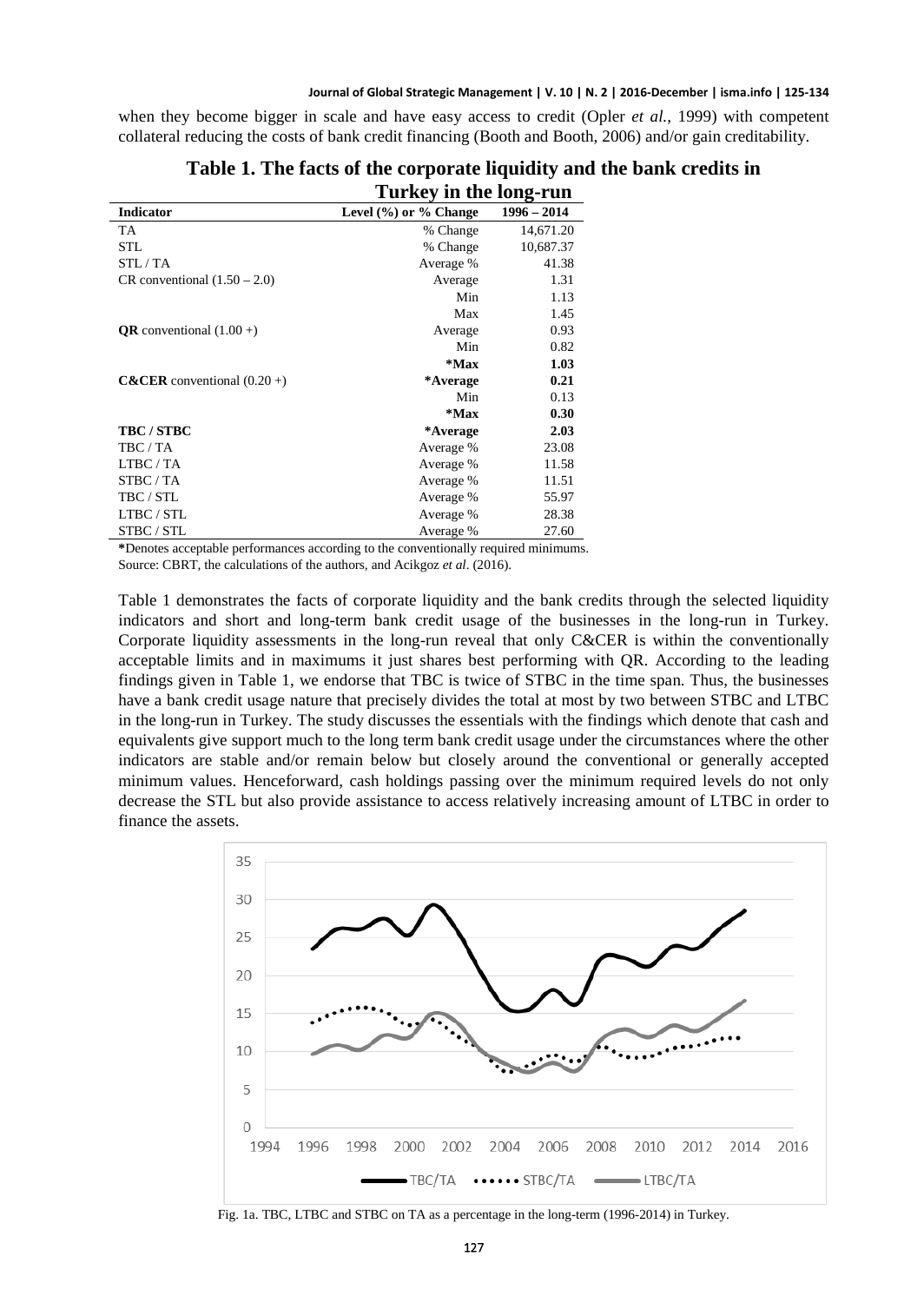

Source: CBRT and the calculations of the authors.

Fig. 1b. Difference of LTBC and STBC on TA as a percentage in the long-term (1996-2014) in Turkey. Source: CBRT and the calculations of the authors.

Figure 1a demonstrates how the change on TBC in the long-term is better reflected by LTBC rather than STBC. The relatively increasing and very resembling trends of LTBC on TA and STL can be seen in Figure 1b and 1c respectively. The assets of the businesses are substantially funded with LTBC and the



effect of bank credits on the STL remains relatively limited (Figure 1a and 1b). Figure 2 represents the differences of TBC and STBC (or LTBC) on both TA and STL. The difference over STL is increasing in the long-run denoting the significance of LTBC.

> Fig. 1c. Difference of LTBC and STBC on STL as a percentage in the long-term (1996-2014) in Turkey. Source: CBRT and the calculations of the authors.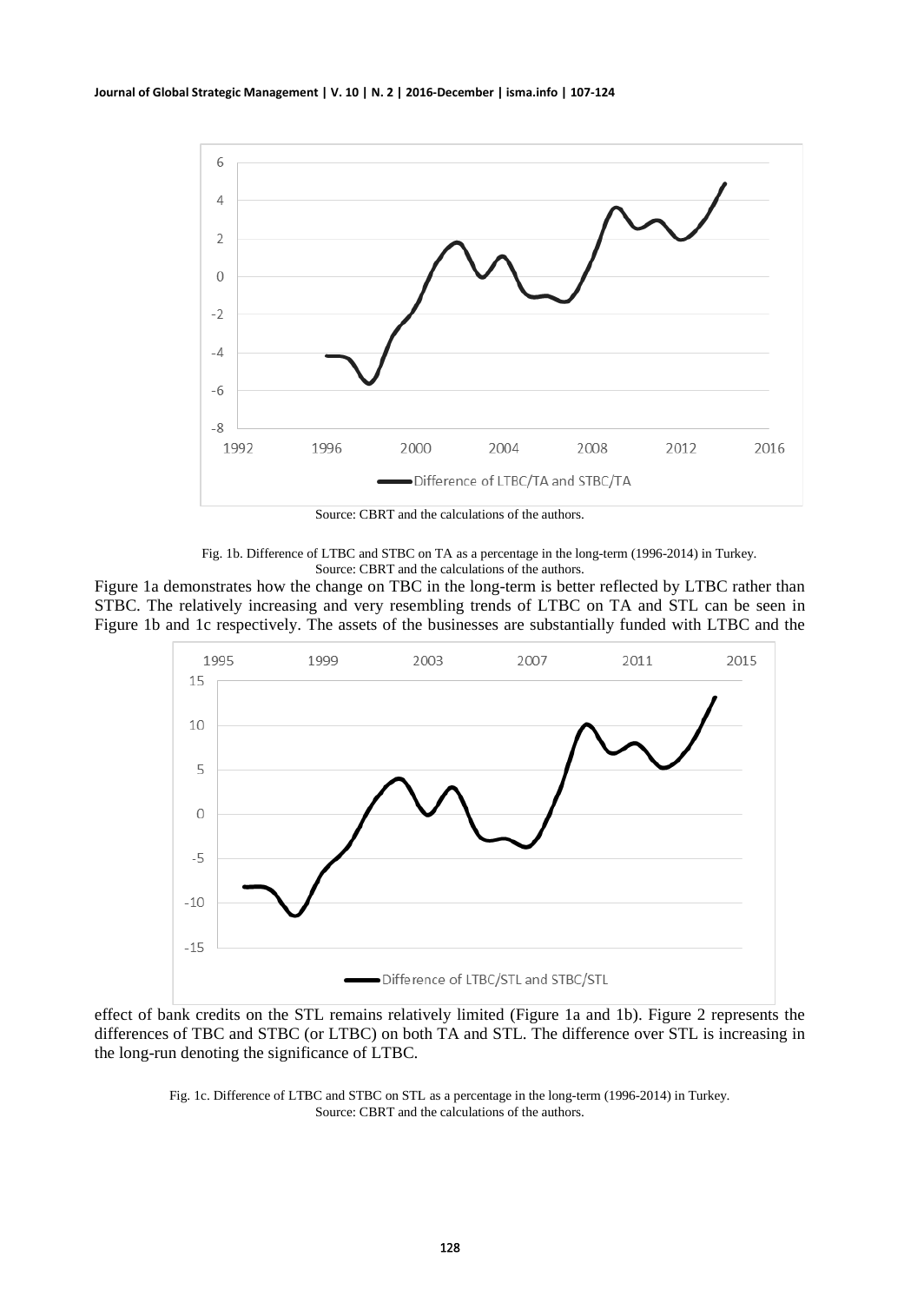

Fig. 2. Long-term bank credit differences on TA and STL as percentages in Turkey (1996-2014). Source: CBRT and the calculations of the authors.

Nonetheless; Figure 3, 4, and 5 exhibit TBC/STBC ratio with CR, QR, and C&CER respectively along with the minimum conventional levels for each of those corporate liquidity indicators in the long-run. While CR and QR approach and remain close to the minimum required values of 1.50 and 1.00 respectively, C&CER is the only indicator which could pass over the minimum conventional level of 0.20 and which is the most effective in providing the potential reason for the increasing difference of TBC and STBC particularly over the STL. Another corporate liquidity indicator to be considered by whether it has a positive or a negative sign, is net working capital. CR, which remains above 1.00 within the whole time span, denotes that the firms have a positive net working capital (Figure 3).



Fig. 3. TBC/STBC and CR in the long-term in Turkey (1996-2014). Source: CBRT and the calculations of the authors.

Among the bank credits in the long-run, the main activity occurs in the long-term credit and their effects over the short-term credits. The businesses are generally anticipated to have the tendency to expend their short-term bank credit limits and/or revolving credit lines. Thus, long-term bank credit determines any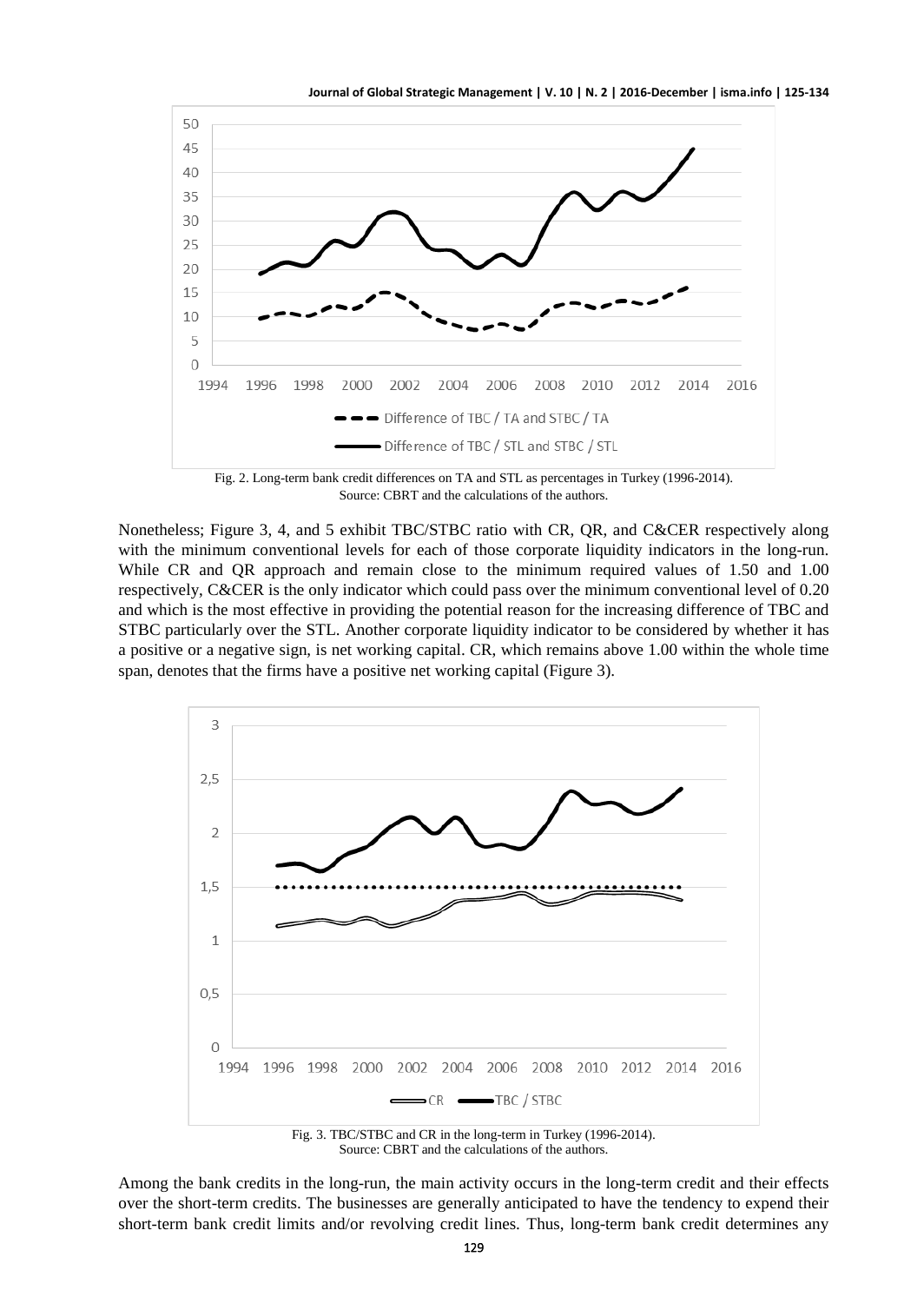excess credit in the short-term. Moreover, short-term bank credits accrue the credits of the long-run in time and/or they are the results of the long-term bank credit potential, usage, and consolidation capacity.



Fig. 5. TBC/STBC and C&CER as a percentage of STL in the long-term in Turkey (1996-2014). Source: CBRT and the calculations of the authors.

In the long-run, cash flow volatility does influence debt ratio of the businesses, regardless of maturity, and may cause a relative decrease especially in the long-term debt (Keefe and Yaghoubi, 2016). Our study is consistent with this close and demonstrates evidence that the better the cash generation is the much long-term bank credit could be. Not only the usage but also the maturity of the long-term bank credit is important for the firms. Yet, the maturity can also be evaluated in amounts to what extend or how many times it exceeds the level of the short-term bank credit usage. The existence of any liquidity inconsistencies might cause supplementary risks in the usage of short-term bank credit. As a contradiction to what is normally expected, however, cash and cash equivalents forming the core of corporate liquidity have significant effects not only on the short but also on the long-term usage of bank credits. The study reveals these effects for a long time span in Turkey. After any decline in short-term bank finance, which is claimed to improve corporate liquidity, the firms can react with an increase in terms of cash accumulation (Kling *et al.*, 2014). Nevertheless, financially constrained firms may assign more transitory cash and accumulate liquidity to cope with forthcoming financial limitations (Chang *et al.*, 2014). At the firm level, local circumstances barely affect and have insignificant descriptive influence on the long-run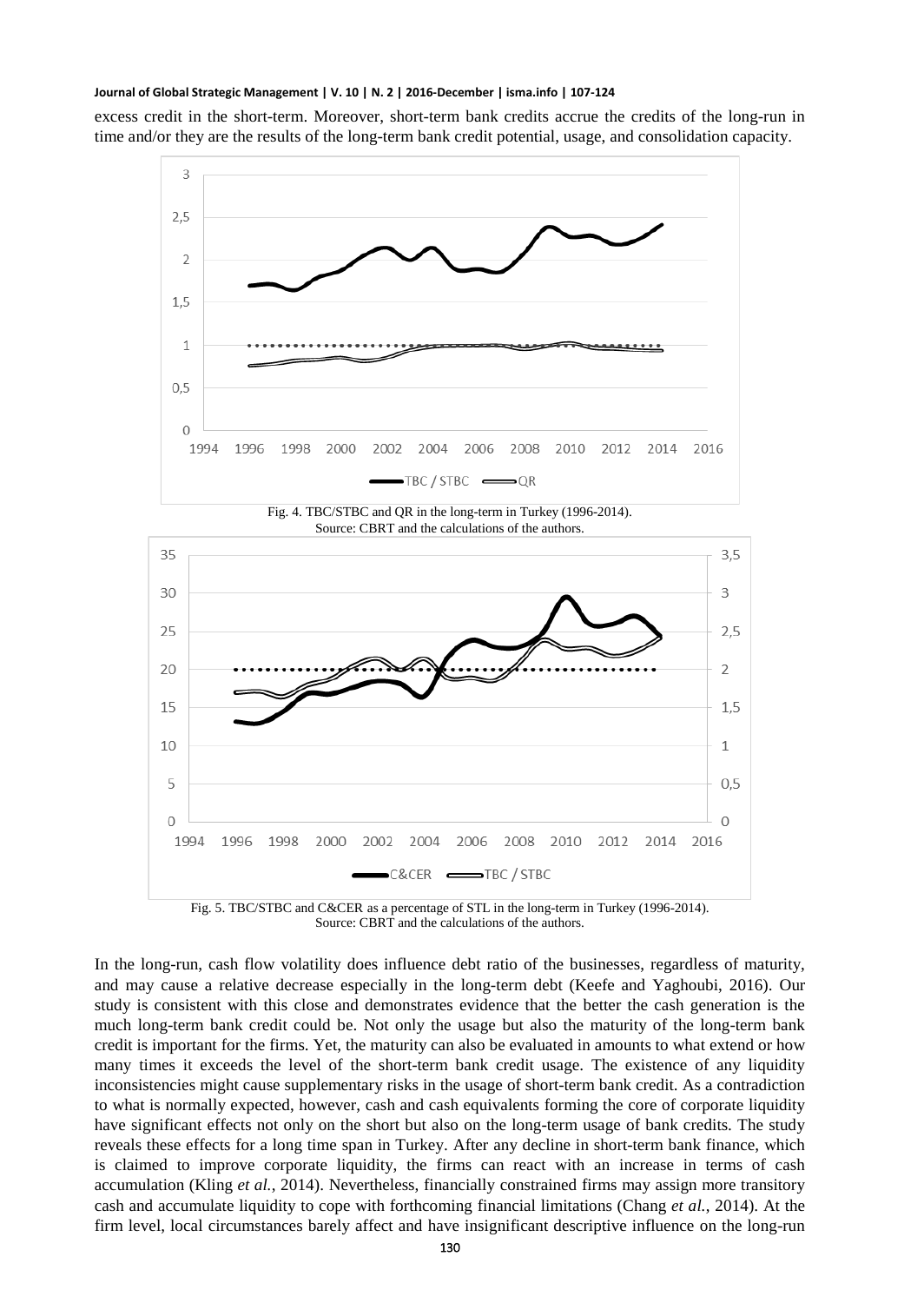corporate liquidity in cash (Pinkowitz *et al.*, 2016) for which lines of credit are claimed as imperfect substitutes (Demiroglu and James, 2011). According to the findings and as a result of corporate liquidity dynamics, we conclude that much more long-term bank credit could relatively be used as long as C&CER is over its conventional minimum level. Whenever the cash and equivalents is above the generally acceptable minimum level long-term bank credit usage could be as much as twice and even more as two and a half of the short-term bank credit (see Figure 5). If the stability could be attained in the indicator which is mainly dynamic, it would therefore be more meaningful in terms of sustainability and thereunto pursuit in corporate liquidity.

## **CONCLUSIONS**

Along with the various effects of cash and equivalents, we emphasize that the businesses should give importance to the level of cash and equivalents in order to better access to the long-term bank credit on the issue of healthy liquidity with the findings of this study. Hence, we expect that the generalization of the businesses which do not have affirmative answers to their short-term bank credit applications will not certainly end up with assenting responses for the long-term needs as well, will gain a new and novel dimension with the study.

Under the circumstances of decreasing trends in short term liabilities and short term bank credits in the long-run, we may consequently confirm that cash and cash equivalents contributes much to the long term bank credit usage as long as the other indicators are stable and remain around the conventional minimum values. Hence, cash holdings over the minimum required levels decrease the short-term liabilities. Thereafter the businesses attain assistance to access relatively increasing amount of long-term bank credit in financing their assets with which they would providentially generate new cash flow.

Consequently, the nexus of long-term bank credits and corporate liquidity will enlighten the significance of cash holdings used not only for potential liquidity requirements in the short-term but also for the accession to the long-term bank credit. Cash is a virtual collateral for the long-term bank credit as well and banks would better continue to assess corporate liquidity on cash for all maturity periods and would better not to give a decreasing significance to cash position of the borrower by time or as the terms are longer.

Hence, we expect that the novelties of the study will be encouraging especially for the business management and for corporate credit departments of the banks as well. We accept that the study has limitations for corporate liquidity on the methodology of ratio analysis, and the generalization and use of local data in the long-term. Yet, we presume that the study will be a beginning for further studies in the future.

## **ACKNOWLEDGEMENTS**

We hereby state our acknowledgements to *Economic Research Foundation of Turkey* and "A long-term appraisal of the relation between short-term bank credits and cash & cash equivalents for the businesses in Turkey" a working paper and online article of Acikgoz *et al.* (2016) and "Cash vs. net working capital as strategic tools for the long-term relation between bank credits and liquidity: Inequalities in Turkey" Apak *et al.* (2016) *12th International Strategic Management Conference, ISMC 2016* that gave the stimulus with the raw and meta data. Nonetheless, we really thank for works of all the authors and institutions listed in the references, and particularly to the CBRT for the generous archives of real sector data.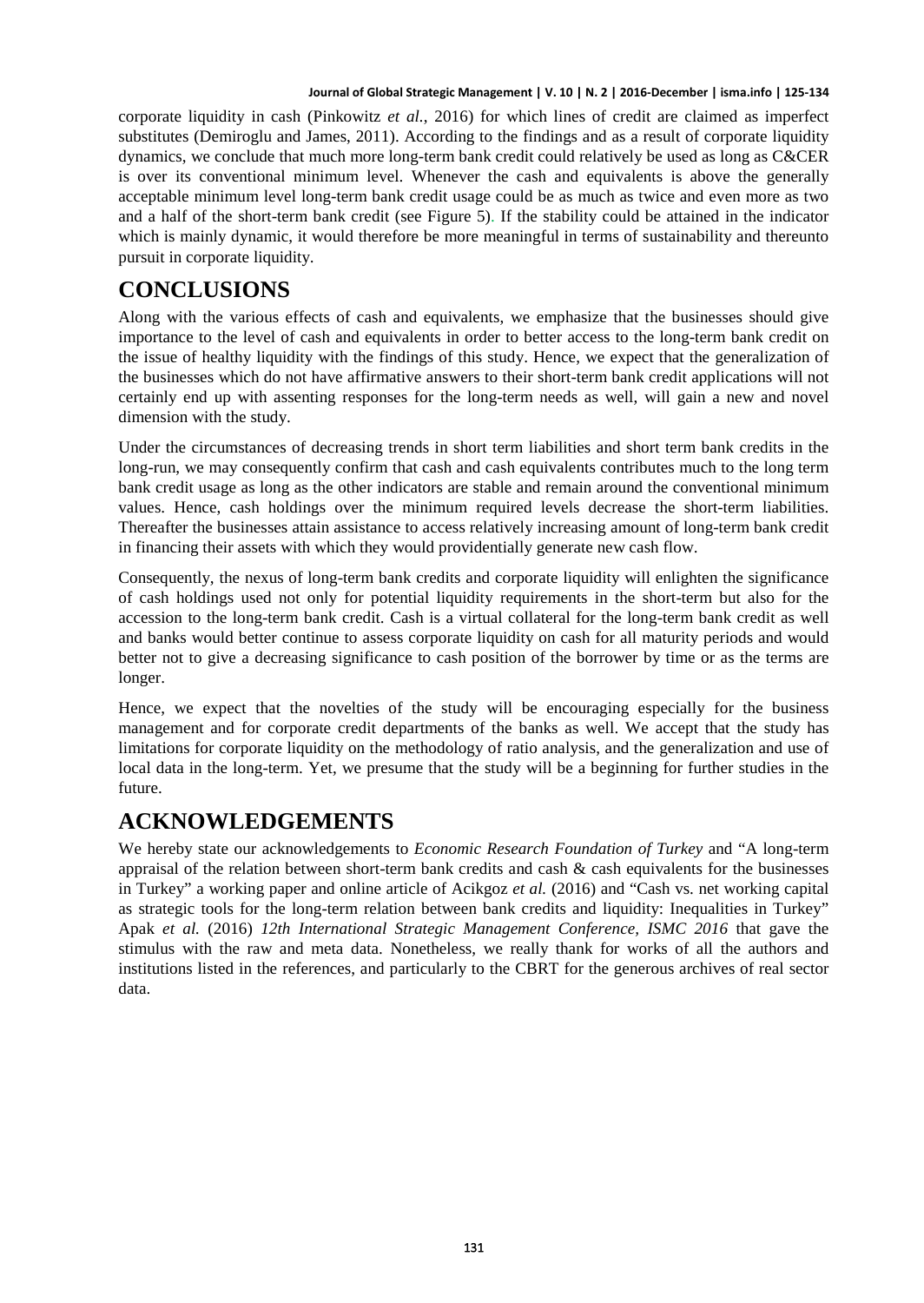### **REFERENCES**

Abdou, H. A., & Pointon, J. (2011). Credit scoring, statistical techniques and evaluation criteria: a review of the literature. *Intelligent Systems in Accounting, Finance and Management*, 18, 59–88.

Acikgoz, A. F., Apak, S., & Erbay, E. R. (2016). A long-term appraisal of the relation between short-term bank credits and cash & cash equivalents for the businesses in Turkey (Turkish). Working paper and online article (processing), *Economic Research Foundation of Turkey*.

Apak, S., Acikgoz, A.F., Erbay, E.R., & Tuncer, G. (2016). Cash vs. net working capital as strategic tools for the long-term relation between bank credits and liquidity: Inequalities in Turkey. Accepted Presentation of Full Paper for *12th International Strategic Management Conference, ISMC 2016, 21-23 July 2016, Podgorica, Montenegro* (Postponed to 28-30th of October 2016 Antalya, Turkey).

Al–Attar, A., & Hussain S. (2004). Corporate data and future cash flows. *Journal of Business Finance & Accounting*, 31 (7) & (8), 861–903.

Altman, E. I. (1968). Financial ratios, discriminant analysis and the prediction of corporate bankruptcy. *The Journal of Finance*, 23 (4), 589–609.

Altman, E. I., & Narayan P. (1997). An international survey of business failure classification models. *Financial Markets, Institutions & Instruments*, 6, 2, 1–57.

Beaver, W. H. (1966). Financial ratios as predictors of failure. *Journal of Accounting Research*, 4 (Empirical Research in Accounting: Selected Studies), 71–111.

Behr, P., & Güttler A. (2007). Credit risk assessment and relationship lending: An empirical analysis of German small and medium-sized enterprises. *Journal of Small Business Management*, 45, 2, 194–213.

Booth, J. R., & Booth L. C. (2006). Loan collateral decisions and corporate borrowing costs. *Journal of Money, Credit, and Banking*, 38, 1, 67–90.

CBRT (Central Bank of the Republic of Turkey) (2016). *CBRT Real Sector Statistics*, Real Sector Balance Sheet Data and Archives 1996–2015, retrieved from [http://www.tcmb.gov.tr](http://www.tcmb.gov.tr/) on 23.10.2015 and 02.03.2016.

Chakravarty, S., & Yilmazer T., (2009). A multistage model of loans and the role of relationships. *Financial Management*, winter 2009, 781–816.

Chang X., Dasgupta S., Wong G., & Yao, J., (2014). Cash-flow sensitivities and the allocation of internal cash flow. *Rev. Financ. Stud.*, 27(12), 3628–3657.

Chen, T., Liao H., & Lu C. (2011). A flow-based corporate credit model. *Rev Quant Finan Acc.*, 36, 517– 532.

Chong, B., & Yi H., (2011). Bank loans, trade credits, and borrower characteristics: Theory and empirical analysis. *Asia-Pacific Journal of Financial Studies*, 40, 37–68.

Coyle, B. (2000a). *Corporate Credit Analysis*. Glenlake Publishing Company Ltd, Chicago, London, New Delhi, AMACOM, American Management Association (AMA) Publications, The Chartered Institute of Bankers, New York.

Coyle, B. (2000b). *Cash Flow Forecasting and Liquidity*. Glenlake Publishing Company Ltd, Chicago, London, New Delhi, AMACOM, American Management Association (AMA), The Chartered Institute of Bankers, New York.

Demiroglu C., & James C., (2011). The use of bank lines of credit in corporate liquidity management: A review of empirical evidence. *Journal of Banking & Finance*, 35(4), 775–782.

D'Mello, R., & Farhat J., (2008). A comparative analysis of proxies for an optimal leverage ratio. *Review of Financial Economics*, 17, 213–227.

Drever, M., & Hutchinson P., (2007). Industry differences in the determinants of the liquidity of Australian small and medium sized enterprises. *Small Enterprise Research*, 15, 1, 60–76.

Gorton, G. B., & He P., (2008). Bank credit cycles. *The Review of Economic Studies*, 75, 1181–1214.